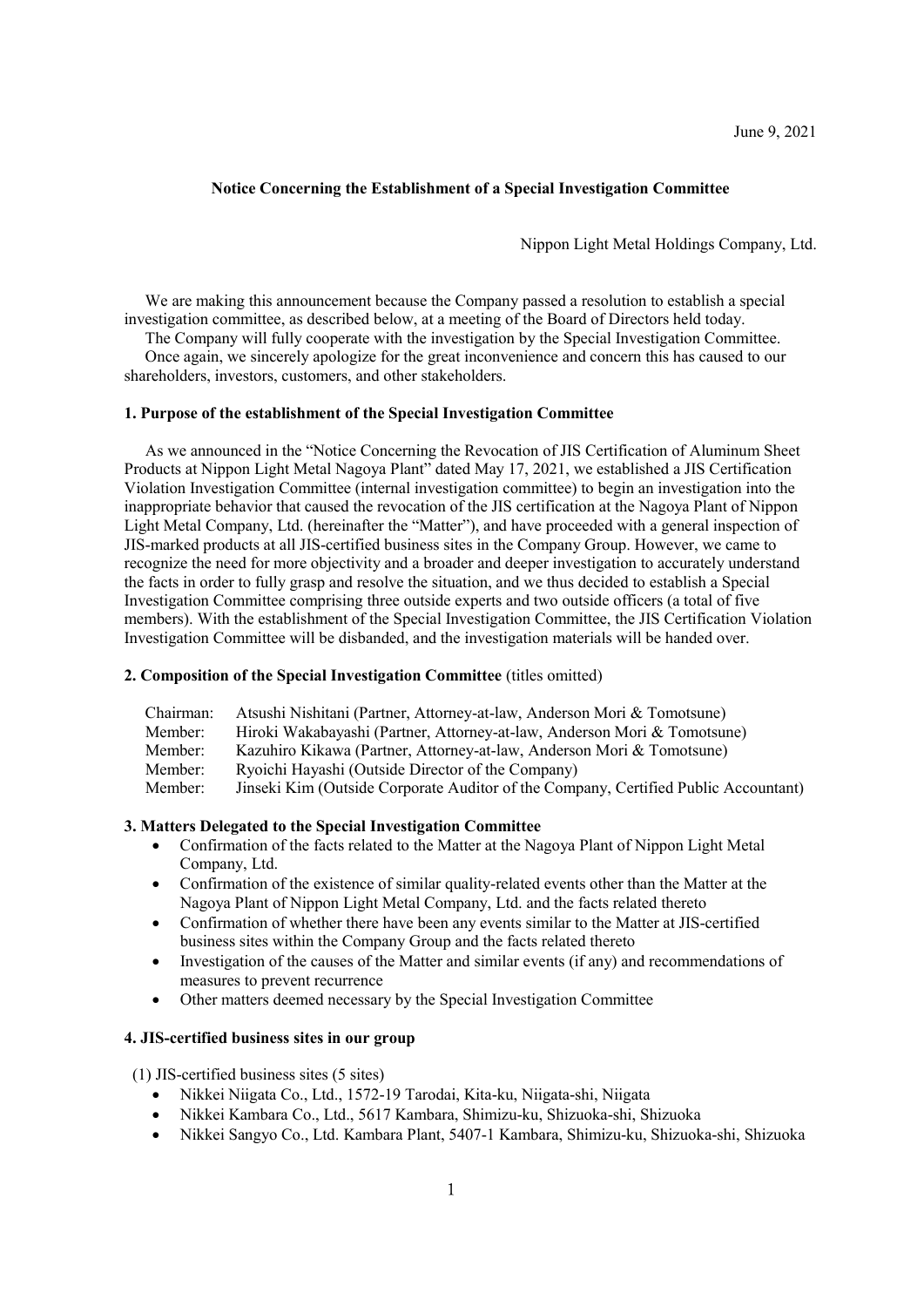- Riken Light Metal Industry Company Ltd., 3-2-1, Magarikane, Suruga-ku, Shizuoka-shi, Shizuoka
- Nikkei Extrusions Company, Ltd. Okayama Plant, 2100 Abe, Ochiai-cho, Takahashi-shi, Okayama

(2) Business site with JIS certification revoked (1 site)

• Nippon Light Metal Company, Ltd. Nagoya Plant, 1-11-1, Koike, Inazawa-shi, Aichi, Japan

### **5. Public Announcements Relating to the Investigation**

The Company will first announce the details of the investigation (including measures to prevent recurrence) at the Nagoya Plant of Nippon Light Metal Company, Ltd., and then the details of the investigation (including measures to prevent recurrence) at the Company Group's JIS-certified business sites.

The duration and content of the investigation will be determined by the Special Investigation Committee.

# **6. Future actions**

The Company will fully cooperate with the Special Investigation Committee to ensure that its investigation is conducted promptly and effectively.

The Company will promptly disclose and take other necessary actions regarding matters revealed through the Special Investigation Committee's investigation.

End

Inquiries about the release: Public Relations and Investor Relations Planning Administration Dept. Nippon Light Metal Holdings Company, Ltd. Tel: +81-3-6810-7160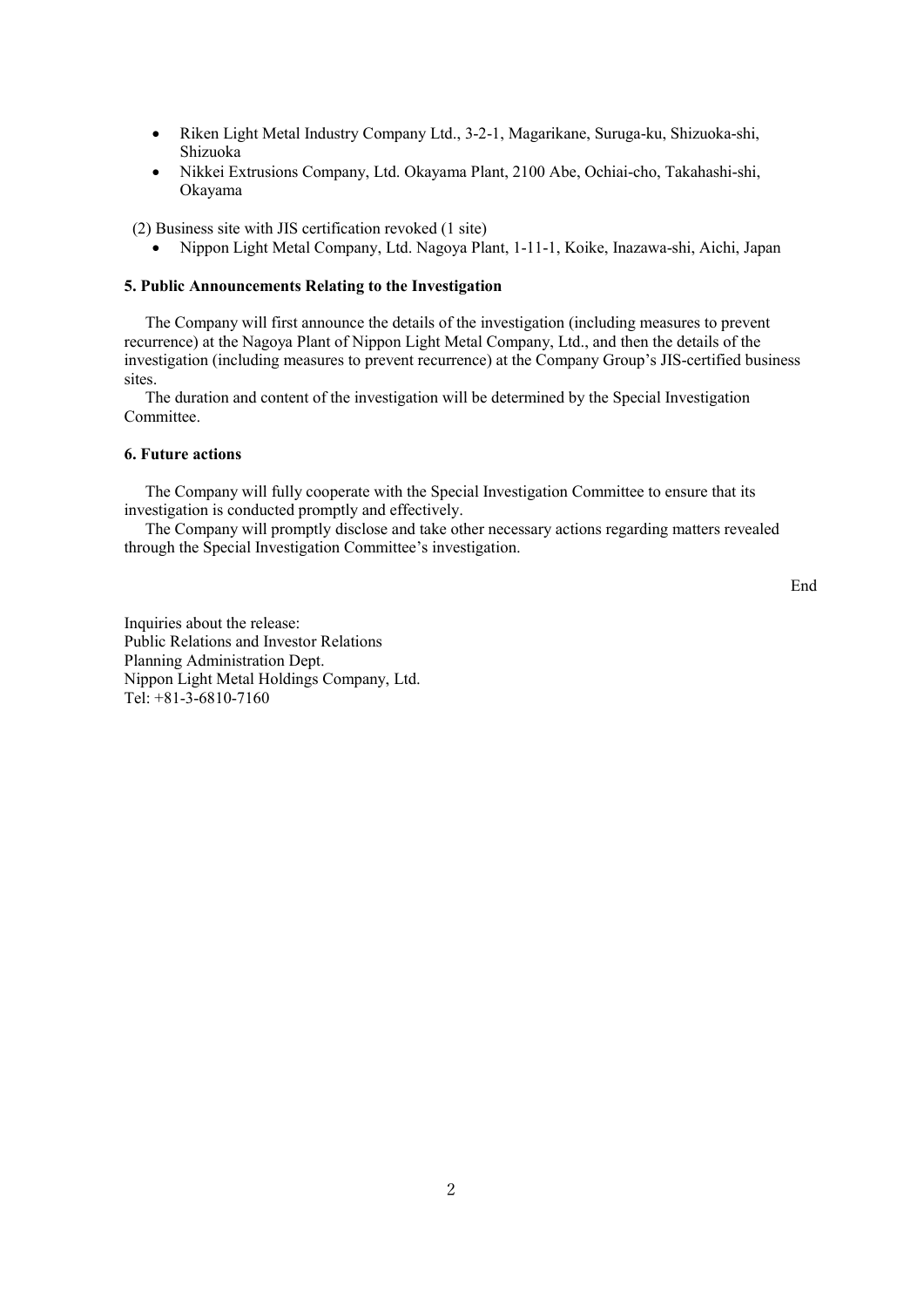| Name               | Month and Year   | Career summary                                      |
|--------------------|------------------|-----------------------------------------------------|
| Atsushi Nishitani  | October 2002     | Admitted to the bar                                 |
|                    | May 2013         | University of California, Berkeley, USA (LL.M.)     |
|                    | September 2014   | Admitted to the New York State Bar                  |
|                    | January 2017     | Partner, Anderson Mori & Tomotsune                  |
| Hiroki Wakabayashi | April 1989       | Admitted to the bar                                 |
|                    | June 1993        | University of Chicago, USA (LL.M.)                  |
|                    | December 1996    | Judge (Tokyo District Court, etc.)                  |
|                    | April 2002       | Partner, Anderson Mori & Tomotsune                  |
|                    | May 2003         | Re-admitted to the New York State Bar               |
|                    | October 2011     | Special Member, the Dispute Reconciliation          |
|                    |                  | Committee for Nuclear Damage Compensation,          |
|                    |                  | Ministry of Education, Culture, Sports, Science and |
|                    |                  | Technology                                          |
|                    | December 2015    | Audit Committee Member of Deloitte Touche           |
|                    |                  | Tohmatsu LLC                                        |
|                    | April 2016       | Visiting Professor, University of Tokyo School of   |
|                    |                  | Law                                                 |
| Kazuhiro Kikawa    | April 2000       | Prosecutor, Tokyo, Takamatsu, Naha, Yokohama, and   |
|                    |                  | Okayama District Public Prosecutor's Offices and    |
|                    |                  | Criminal Affairs Bureau and Immigration Bureau of   |
|                    |                  | the Ministry of Justice                             |
|                    | April 2012       | Admitted to the bar                                 |
|                    | <b>July 2014</b> | University of California, Berkeley, USA (LL.M.)     |
|                    | January 2018     | Partner, Anderson Mori & Tomotsune                  |
| Ryoichi Hayashi    | April 1974       | Joined Mitsubishi Corporation                       |
|                    | February 1992    | General Manager, Power Fuels Dept., Mitsubishi      |
|                    |                  | Corporation                                         |
|                    | April 2002       | General Manager of International Petroleum          |
|                    |                  | Unit, Mitsubishi Corporation                        |
|                    |                  | General Manager, Overseas Business Planning Dept.   |
|                    | April 2007       | Senior Vice President and Division COO of           |
|                    |                  | Carbon & LPG Business Div., Mitsubishi              |
|                    |                  | Corporation                                         |
|                    | <b>July 2012</b> | Senior Corporate Counsellor, Mitsubishi Corporation |
|                    | to June 2014     |                                                     |
|                    | June 2013        | Outside Director of the Company (current position)  |
| Jinseki Kim        | December 1992    | Joined Tomono Tax Accounting Office                 |
|                    | October 1994     | Joined Century Audit Corporation                    |
|                    | June 2003        | Joined KPMG AZSA & Co.                              |
|                    | <b>July 2015</b> | Established Jinseki Kim CPA Office, Representative  |

For reference (Abbreviated background of the members of the Special Investigation Committee)